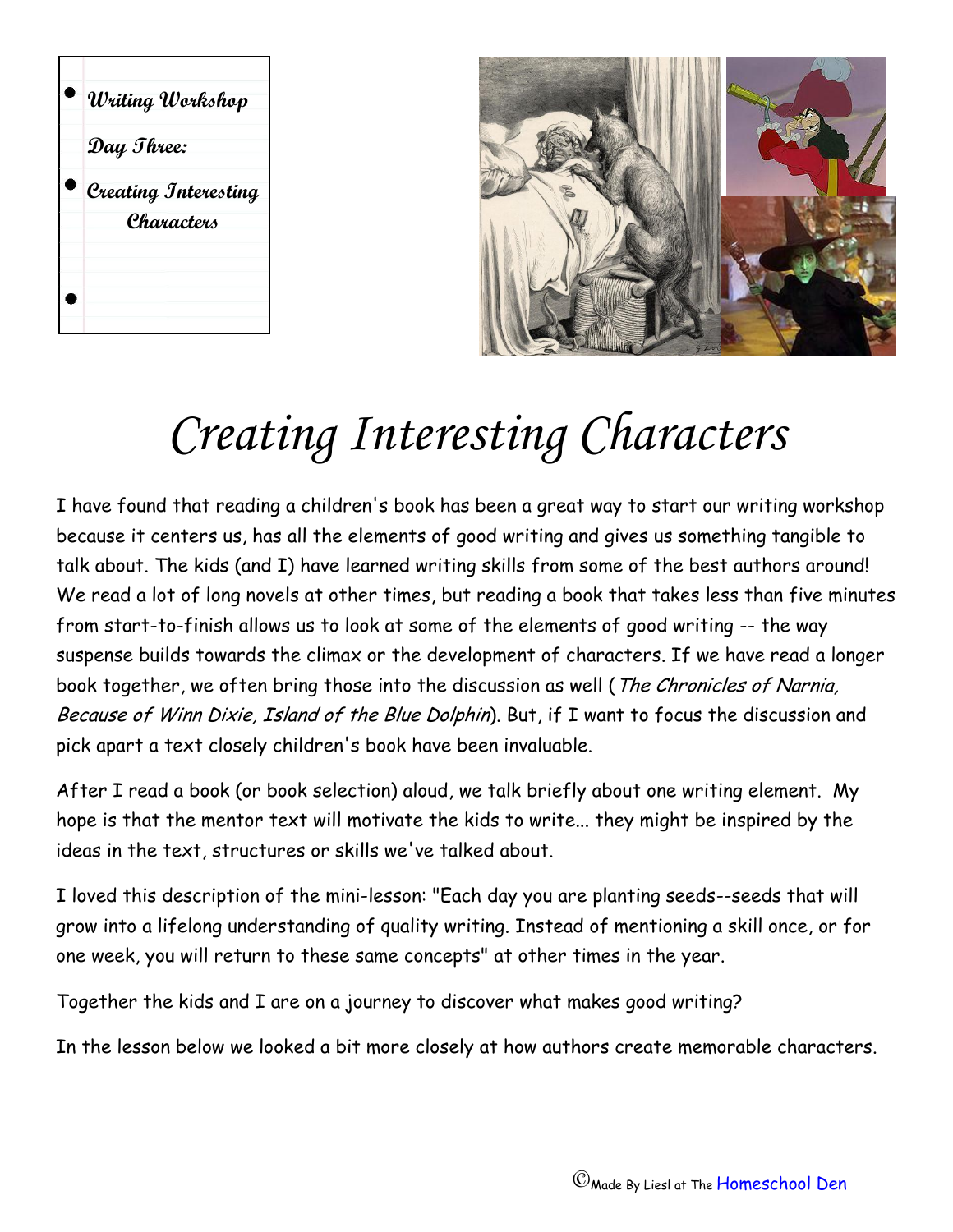

## **Discussion with the Kids:**



What is a character? a hero? a villain? protagonist? supporting characters?

> I made sure the kids knew what those terms meant. I said that authors spend a lot of time trying to make the characters seem real and interesting.

The protagonist is the character with the starring role in the book or story. In most novels, the protagonist is on a journey to get what he or she wants more than anything else in the world - whether it's fame, revenge, adventure, freedom...

**Reading Together:** I grabbed a very short book we happened to have called David and Goliath. The kids were easily able to identify the hero (David), the villain (Goliath), and the supporting characters. [You could use whatever book you have around... or talk about characters such as the White Witch and Aslan in the Lion, the Witch and the Wardrobe]

What memorable villains do you love to hate? [the Big Bad Wolf, Voldemort and Severus Snape, Captain Hook, Rumpelstiltskin, the Wicked Witch of the West, Darth Vader, Cruella de Vil]

What does the protagonist hope to achieve in this story?

In this book, the hero and villain were very clear cut, but in more sophisticated books the characters are more complicated. Maybe, there's a villain who sees a puppy drowning in a lake and saves it. That makes the character more 3-dimensional and interesting.

When an author creates a character it is important he/she creates a picture in our mind. She describes what they look like, what clothes they are wearing and become very real to us. We often start to have feelings about this character.

What is a character from a book you've read that you really love? Can you describe them? How do you feel about them? Do you know what they wear? What they like to eat? If you were to invite that character to lunch, would it be easy to talk to them?

If an author has done a good job of creating a character, the character will seem almost real. Often the reader will feel like they "know" them well.